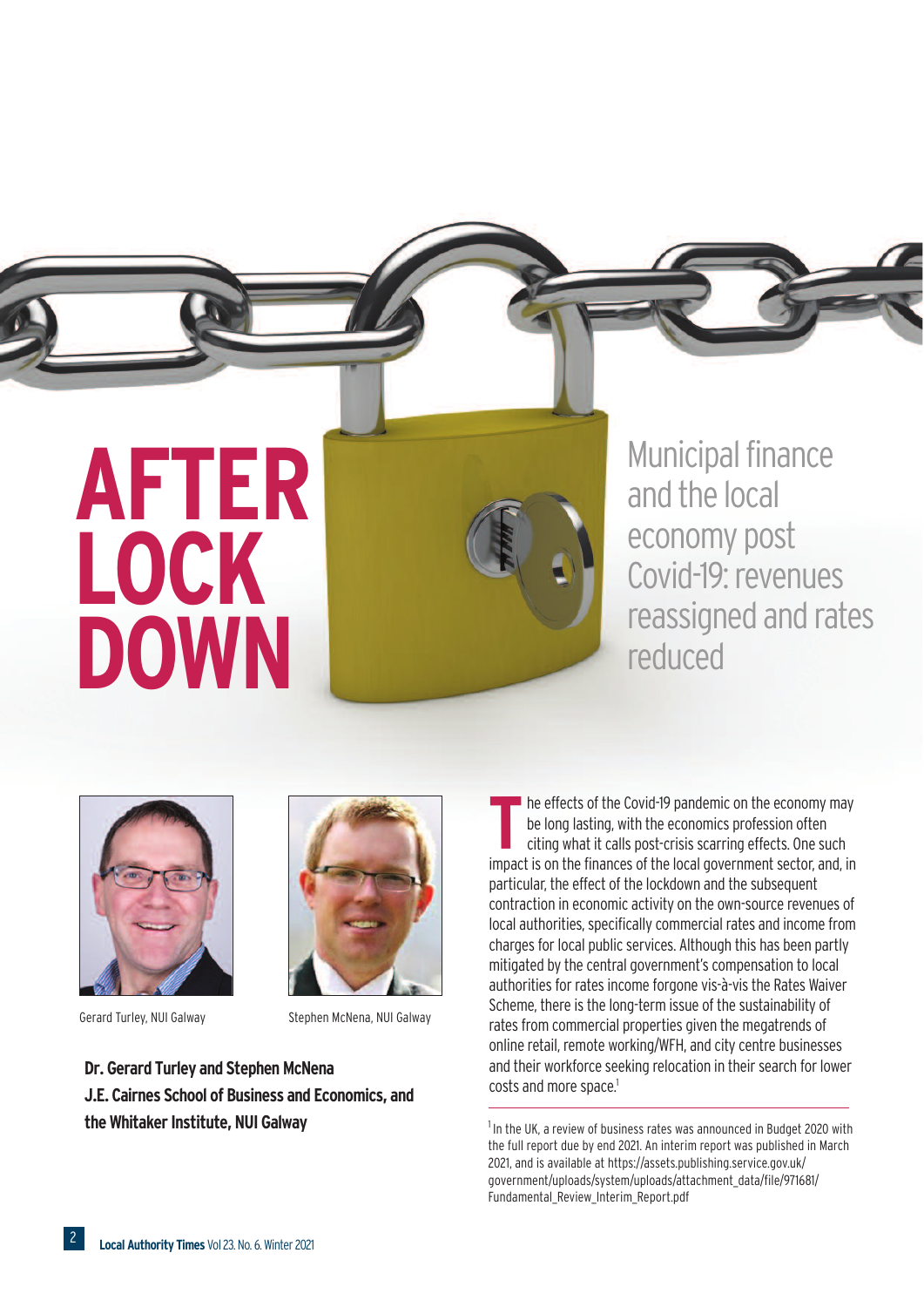Given this background, recent patterns in local government funding and likely future trends, our proposal has two objectives. Its purpose isto provide a new and sensible source of revenue income for local authorities based on sound principles of fiscal federalism and local public finance, while at the same time, grow the tax base of local authorities by providing for a reduction in commercial rates for existing ratepayers, but also on new business formation with rateable properties.

We begin with our conceptual framework. Any discussion on intergovernmental arrangements and fiscal decentralisation can be framed using the so-called four pillars or building blocks of intergovernmental finance (see Figure 1).<sup>2</sup>

The four pillars are expenditure assignment, revenue assignment, intergovernmental transfers, and borrowing and debt. In this brief article, we are interested in the revenue assignment pillar, namely the revenues that are assigned to the different tiers of government. Although the theory of expenditure assignment is relatively straightforward - central government is responsible for functions relating to income redistribution and macroeconomicstabilisation, with subnational governments largely responsible for resource allocation - the principles underlying revenue assignment are less clear. From the intergovernmental finance literature, we show in Figure 2 some basic guidelines or criteria for assigning revenues, with some specific examples of taxes assigned to different tiers of government.

PILLARS OF FISCAL DECENTRALISATION



Figure 1. The Pillars of Fiscal Decentralisation Source: Adapted from Bird (2000)

<sup>2</sup> This is sometimes referred to as having five pillars, where the additional pillar is the territorial and institutional arrangements that govern the intergovernmental fiscal relations of a country. We omit it here as we are focused on the assignment of expenditures and revenues.



Source: Adapted from Musgrave (1983); UNDP (2007)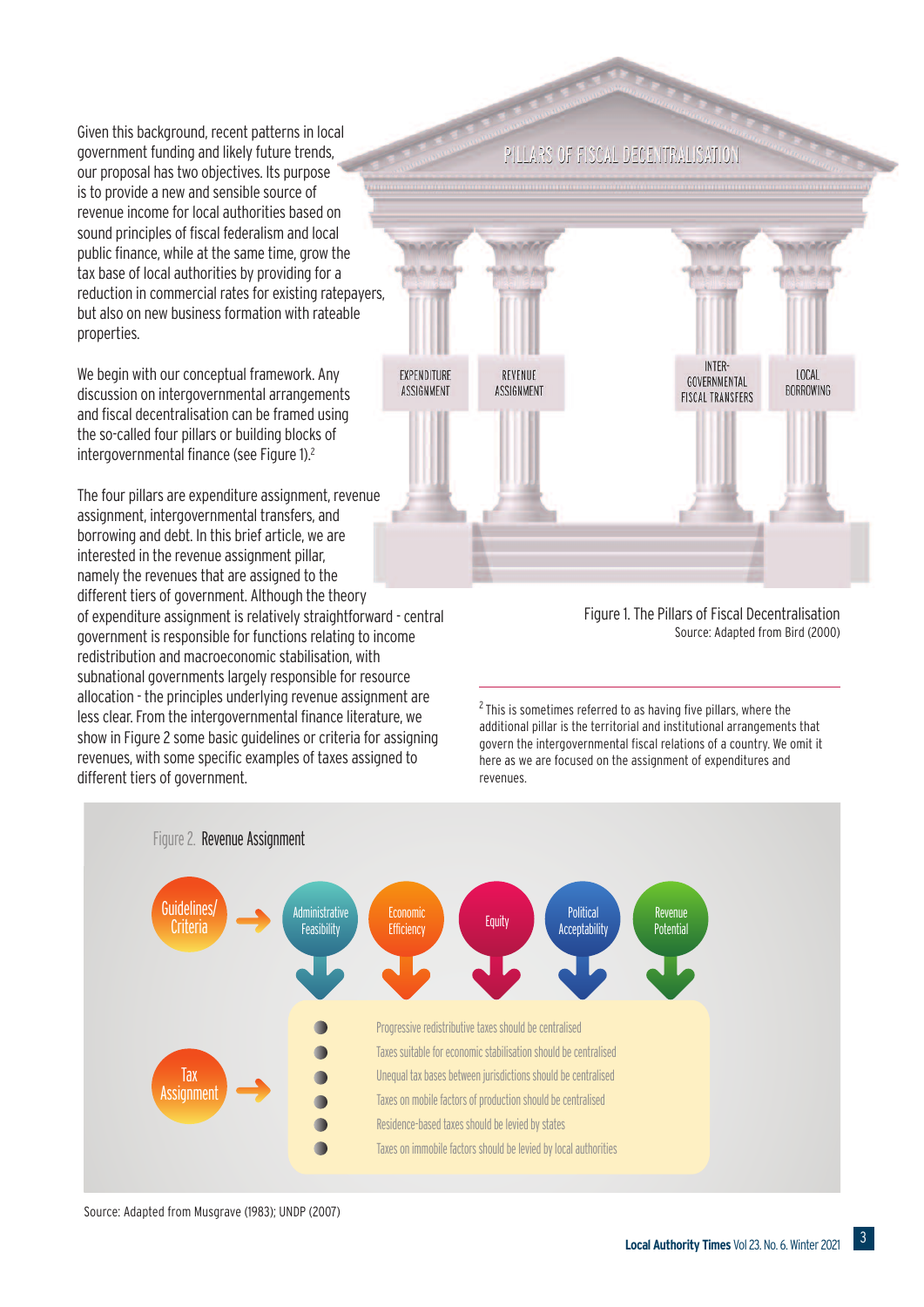## Table 1. Tax Assignment

| Type of tax                         | base  | <b>Determination of</b><br>rate | <b>Collection and</b><br>administration | <b>Comments</b>                                   |
|-------------------------------------|-------|---------------------------------|-----------------------------------------|---------------------------------------------------|
| Customs                             | F     | F                               | F                                       | International trade taxes                         |
| Corporate income                    | F     | F                               | F                                       | Mobile factor, stabilisation tool                 |
| Resource taxes                      |       |                                 |                                         |                                                   |
| Resource rent (profits, income) tax | F     | F                               | F                                       | Highly unequally distributed tax bases            |
| Royalties, fees, charges            | S, L  | S, L                            | S, L                                    | Benefit-taxes/charges for state-local services    |
| Personal income                     | F     | F,S,L                           | F                                       | Redistributive, mobile factor, stabilisation tool |
| Wealth taxes                        | F     | F.S                             | F                                       | Redistributive                                    |
| Payroll                             | F.S   | F.S                             | F.S                                     | Benefit charge, e.g. social security coverage     |
| Multi-stage sales tax (VAT)         | F     | F                               | F                                       | Harmful inter-state tax competition               |
| Single-stage sales taxes            | F     | <sub>S</sub>                    | F                                       | Harmonised                                        |
| Excise                              |       |                                 |                                         |                                                   |
| Alcohol and tobacco                 | F.S   | F.S                             | F.S                                     | Healthcare a shared responsibility                |
| Motor fuels and carbon taxes        | F.S.L | F.S.L                           | F,S,L                                   | To combat pollution                               |
| Motor vehicles                      | S     | S                               | S                                       | State responsibility                              |
| <b>Business taxes</b>               | S     | S                               | S                                       | Benefit tax                                       |
| Property and land                   | S     |                                 |                                         | Immobile factor, benefit tax                      |
|                                     |       |                                 |                                         |                                                   |

Note: F is federal; S is state, region or province; L is local or municipal. Source: Adapted from Shah (1994)

A more detailed account of tax assignment and specifically subnational (regional/state and local/municipal) taxes is outlined in Table 1.

With subnational government providing goods and services characterised by limited spillovers and limited economies of scale, on the funding side we know what constitutes a good local taxi.e. levied on relatively immobile bases and imposed mainly on local residents, easily administered locally, with a base that is relatively evenly distributed, and with yields that are relatively stable over the economic cycle.

Returning to Table 1, from a theoretical perspective our interest here is on taxes assigned to subnational governments and, in particular, the case of motor taxes assigned to local government, where revenue from the tax levied on motor vehicle ownership accrues to the local authority where the owner of the vehicle resides. A central feature of any good system of local government is the matching or benefit principle i.e. linking the taxes paid with the benefits received and in line with the costs of the service provided. As with benefit-related taxes, the motor tax accrues to local government, and, in turn, is used for the delivery of local services including the maintenance of local roads, traffic management, road safety, street cleaning, etc.

For this reason, motor taxes are generally considered to be good candidates for assignment to subnational (or in the

Irish case, local) government. We already know that a property taxis a good local tax. Although not on a par with property taxes due to the mobile nature of motor vehicles, what is less well known is that motor tax meets many of the criteria of a good local tax. Quoting the late Richard Bird (2000: 2), 'The only major revenue source usually seen as passing these stringent tests is the property tax, with perhaps a secondary role for taxes on vehicles,…'.

For some tax sources listed above, tax base and revenue sharing mechanisms are popular, where, in the case of the latter, revenue is shared between two or more tiers of government. Given the theoretical argument outlined above to assign motor tax to local government, combined on the other hand with the political necessity for central government to retain its current tax sources, a compromise is a revenue-sharing arrangement with respect to motor tax where the motor tax revenue is shared between Irish central and local government. In theory, if earmarked, central government could use motor tax to help finance the national roads network while local governments could use such a tax to fund regional and local roads. The actual fixed share is a political decision based on political economy considerations and other constraints, and would normally be subject to periodic review and adjustments.

Before the local government reforms and the introduction of the Local Property Tax(LPT) in the mid 2010s, motor tax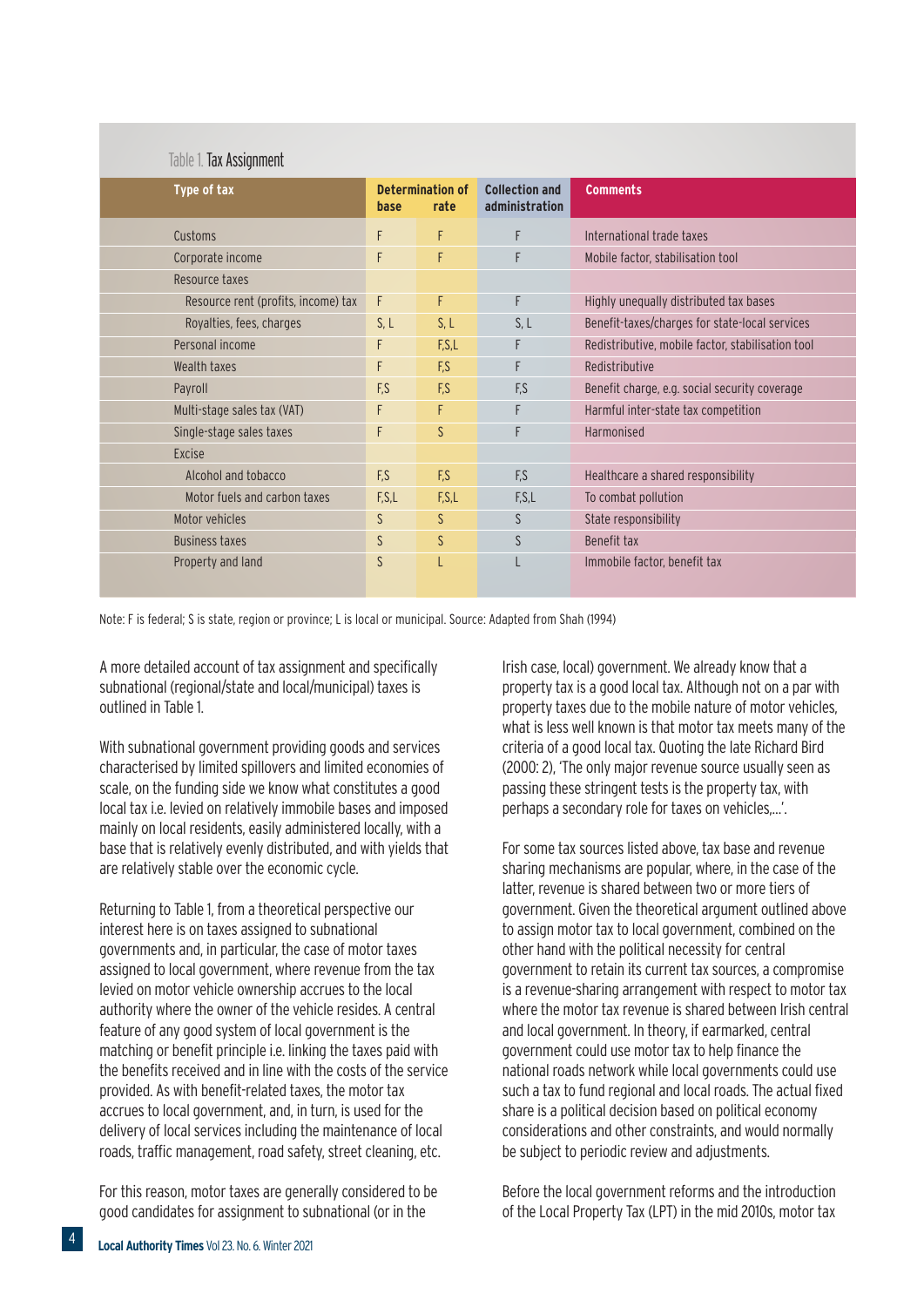was assigned to local rather than central government. More specifically, it was paid into the Local Government Fund (LGF), which, in turn, allocated monies to local authorities in the form of central government grants, both general-purpose payments and specific-purpose grants for non-national roads.<sup>3</sup> Motor tax income was about €1bn per annum. With the establishment of Irish Water, the introduction of the LPT and other changes to

local government funding, motor tax is now paid to the Exchequer for central government spending. As for the separate issue of collection, it is still collected by the motor tax offices of the local authorities.

Rather than assign this revenue source to only one level of government, our proposal is to share the yield between central

## Table 2. Local Authorities and Commercial Rates\*

| 20% or less reduction in the ARV                           |               | ARV 2019**                        |
|------------------------------------------------------------|---------------|-----------------------------------|
| <b>Clare County Council</b>                                | 72.99         |                                   |
| Cork City Council / Cork County Council                    | 74.98 / 74.75 |                                   |
| DCC / DLR County Council / Fingal County Council / SDCC*** |               | 0.2610 / 0.1673 / 0.1500 / 0.2760 |
| Kerry County Council                                       | 79.25         |                                   |
| Kildare County Council                                     |               | 0.2246                            |
| Limerick City & County Council                             |               | 0.2677                            |
| Louth County Council                                       | 60.00         |                                   |
| Waterford City & County Council                            |               | 0.2583                            |
| 21% - 25% reduction in the ARV                             |               |                                   |
| <b>Carlow County Council</b>                               |               | 0.2571                            |
| <b>Donegal County Council</b>                              | 71.81         |                                   |
| Galway City Council / Galway County Council                | 67.4 / 66.59  |                                   |
| Mayo County Council                                        | 75.40         |                                   |
| Monaghan County Council                                    | 59.04         |                                   |
| <b>Offaly County Council</b>                               |               | 0.2198                            |
| Sligo County Council                                       |               | 0.2300                            |
| <b>Wexford County Council</b>                              | 73.67         |                                   |
| More than a 25% reduction in the ARV                       |               |                                   |
| Cavan County Council                                       | 60.87         |                                   |
| Kilkenny County Council                                    |               | 0.2000                            |
| Laois County Council                                       |               | 0.2217                            |
| Leitrim County Council                                     |               | 0.2103                            |
| Longford County Council                                    |               | 0.2401                            |
| <b>Meath County Council</b>                                | 69.62         |                                   |
| Roscommon County Council                                   |               | 0.2250                            |
| <b>Tipperary County Council</b>                            | 56.77         |                                   |
| <b>Westmeath County Council</b>                            |               | 0.1830                            |
| <b>Wicklow County Council</b>                              | 72.04         |                                   |
|                                                            |               |                                   |

Notes: \*In Dublin, Cork and Galway, motor tax is collected by DCC, Cork County Council, and Galway County Council motor tax offices on behalf of the other local authorities. As a breakdown of motor tax receipts for these local authorities is not available, we use the number of households as a proxy to apportion the motor tax income. Although we report above the actual ARV for each of these local authorities, we use an average rate when calculating the change in the ARV in the case of these three administrative areas. For the four Dublin councils we use two separate groups (DCC/SDCC and DLR/ Fingal) to calculate averages due to the similar ARVs in each group. \*\*The two columns of ARV reported here are due to local authority areas that have had rateable properties revalued (e.g. the four Dublin local councils, with an ARV beginning with 0.1 or 0.2) and those where a rates revaluation had not taken place by 2019 (e.g. the two Galway local councils, with an ARV beginning with 66. or 67.). \*\*\* DCC = Dublin City Council, DLR = Dún Laoghaire Rathdown, SDCC = South Dublin County Council. Source: authors' calculations

 $3$  The LGF is a central fund financed by motor tax (up to 2017), the LPT and Exchequer contributions, and is used to pay for certain local government services, vis-à-vis LPT payments. Since 2018, motor tax is paid to the Exchequer and LPT receipts are paid directly into the fund by Revenue.